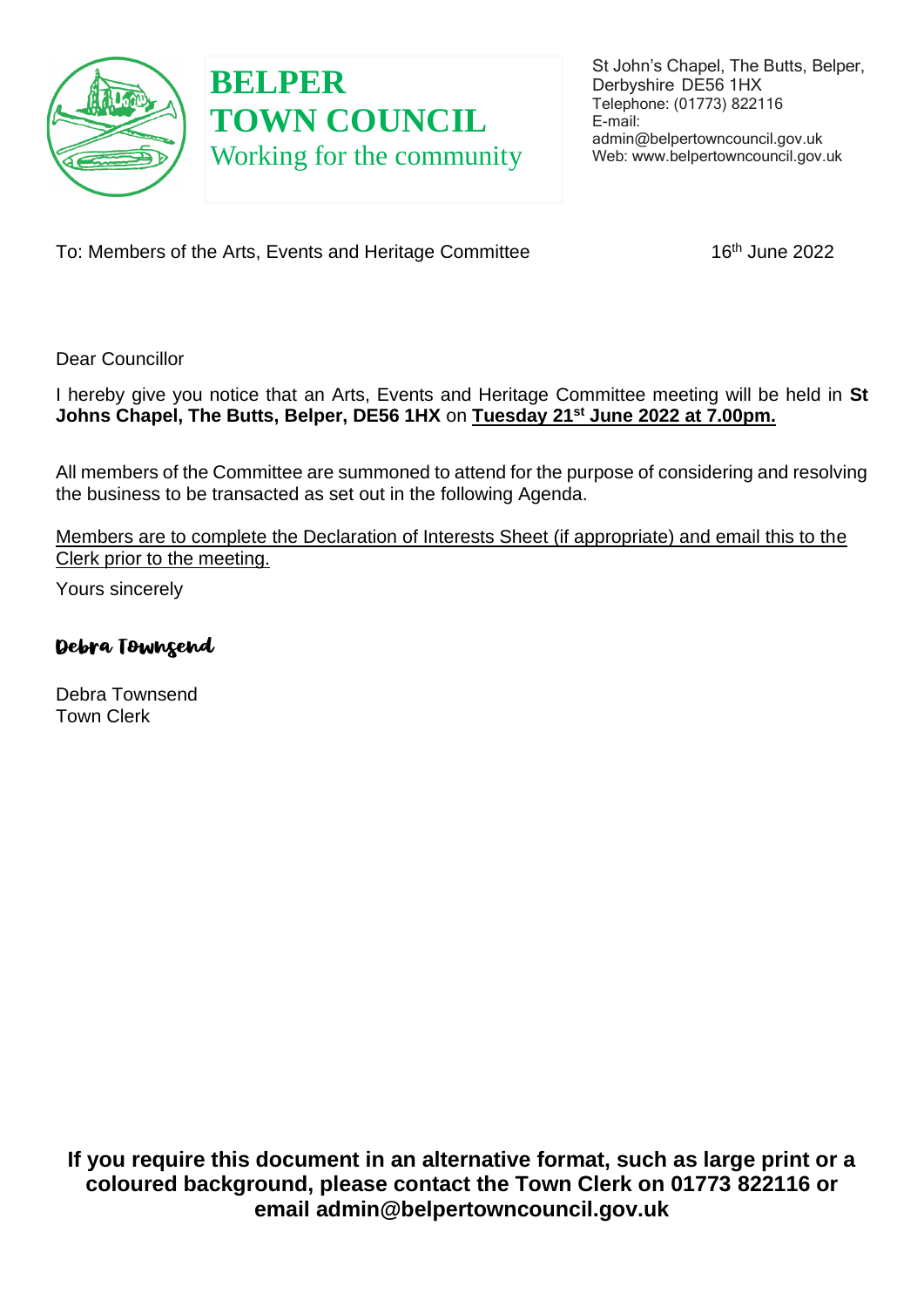# **1 Appointment of Chair**

- **2 Appointment of Vice-Chair**
- **3 To receive apologies for absence.**
- **4 Variation of Order of Business.**

## **5 Declaration of Members Interests and Requests for Dispensation**

Members are requested to declare the existence and nature of any disclosable pecuniary interest and/or other interest, not already on their register of interests, in any item on the agenda and withdraw from the meeting at the appropriate time, or to request a dispensation. Please note that appropriate forms should be completed prior to commencement of the meeting.

## **6 Recording and Filming of Council and Committee Meetings**

The right to record, film and to broadcast meetings of the council and committees is established following the Local Government Audit and Accountability Act 2014. This is in addition to the rights of the press and public to attend such meetings. Meetings or parts of the meetings from which the press and public are excluded may not be filmed or recorded. Members of the public are permitted to film or record meetings to which they are permitted access, in a non-disruptive manner.

## **7 Confidential Item**

To determine which items, if any, on the Agenda should be taken with the public excluded. If the Council decides to exclude the public it will be necessary to pass a resolution in the following terms:-"That in view of the confidential nature of the business about to be transacted, to consider a resolution to exclude the Press and Public from the meeting in accordance with the Public Bodies (Admission to Meetings) Act 1960, s1, in order to discuss the item."

# **8 Public Speaking**

- a) A maximum of three (3) minutes or at the Chairman's discretion will be made available for each member of the public to comment on any matter.
- b) If the Police Liaison Officer, a County Council or Borough Council Member is in attendance they will be given the opportunity to raise any relevant matter.

#### **9 Approval of the Extraordinary Minutes of The Arts, Events And Heritage Committee held on Wednesday 4th May 2022 as a true and accurate record**

#### **10 To confirm the programme of events for Larks in the Park**

19<sup>th</sup> June - Folk Friendzy, Pinxton Puppets & Fleet Arts

- $26<sup>th</sup>$  June Belper Town Wind Band
- $10<sup>th</sup>$  July The Ferretts (musical duo)

17<sup>th</sup> July – Belper Jazz Company & Jeanie Barton

31st July – Rock Choir (Derbyshire Ladies Choir) & Ignite UK (Belper ladies A'Cappella Choir)

7 th August – Ilkeston Brass

4 th September – Matt Ratcliffe (4 piece Beatles Songbook)

# **11 Larks in the Park – additional event proposal**

A report was submitted to Council on 14th June 2022 in regard to a proposed event (Errol Linton) who is a very well known and accomplished musician accompanied by a five-